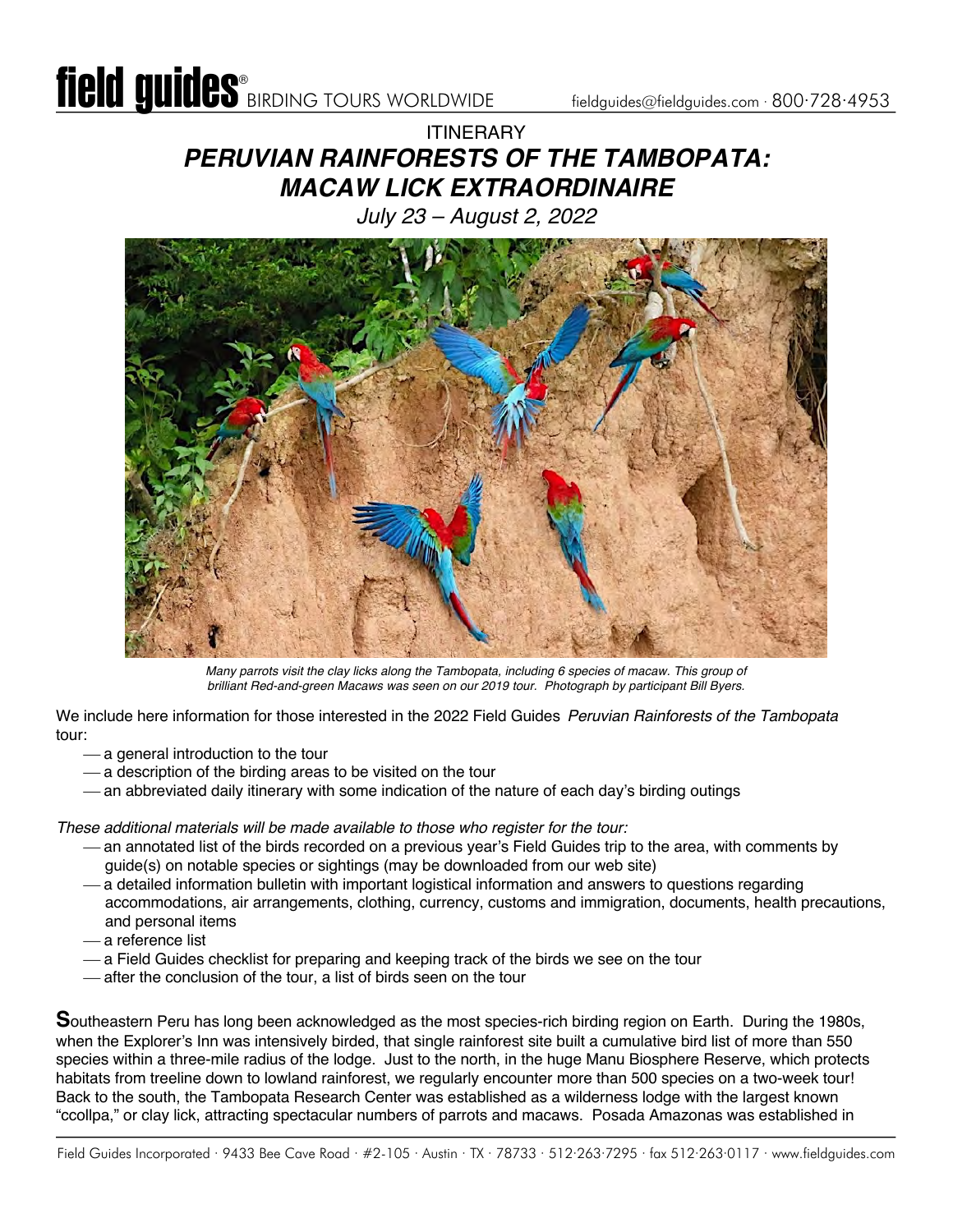conjunction with Ese'eja Indians, who kept track of active Harpy Eagle nests, and it has developed a very long bird list of its own, including most of the myriad bamboo specialists of upper Amazonia. As various newer sites in the region become more thoroughly explored, they too compete for distinction as the "richest site on Earth for birds." Suffice it to say that this region of Amazonia is exceedingly diverse biologically and offers some of the world's most exciting birding.



This tour combines three classic reserves on the Rio Tambopata—Tambopata Research Center (TRC), Posada Amazonas (APA), and Refugio Amazonas (ARA). These complementary sites include trails through a wilderness rainforest rich in monkeys and *terra firme* birds; the Tambopata *Ccollpa de Guacamayos*, or macaw clay lick; a canopy tower in Ese'eja Indian territory from which we have seen both Crested and Harpy eagles; a wonderful Hoatzin-lined oxbow lake (*cocha*) complete with Giant Otters (though not ecountered on every trip) and reached by a trail through rich bamboo. Together with our experienced guide, these areas will produce an astonishing variety of lowland Neotropical birds and mammals.

One of the biggest draws for birders to southeastern Peru is a mysterious and spectacular phenomenon that is generally considered one of the most dazzling wildlife spectacles in the world. The *Ccollpa de Guacamayos*, as it is called locally, is a clay bank along the Rio Tambopata about seven hours by boat upriver from Puerto Maldonado. Here, almost daily and depending on the season of the year, dozens of big macaws and hundreds of other colorful parrots gather to a vertical section of the riverbank carved out of the foothills to consume a beak full or two of mineral-rich clay, a vital but rather mysterious part of their diet, now thought to protect them against toxic chemicals ingested in various fruits they eat or to supplement their diet with sodium. The phenomenon was richly documented by Charlie Munn in the January 1994 issue of *National Geographic*. The Tambopata Research Center, immediately downstream from the *ccollpa*, was founded to allow study of the macaws and their fascinating behavior and now makes it possible for tourists to experience this incredible spectacle firsthand. The Tambopata *ccollpa* used to be the largest known clay lick in South America.

But we're getting ahead of ourselves. First we'll fly from Lima to Puerto Maldonado, a bustling, tropical frontier town at the juncture of the Tambopata and Madre de Dios rivers. About an hour by motorized canoe up the Rio Tambopata is Posada Amazonas, the product of a long relationship between TRC and the native community of Infierno. It is here, and at the newer Refugio Amazonas a couple of hours upstream from Posada Amazonas, that we might have a fair chance of seeing a Harpy Eagle. Ese'eja Indians living in the area have tried to keep track of several pairs of Harpy Eagles that have nested in this stretch of the Tambopata for years. In an effort to utilize their natural resources to bring in tourist dollars, the native community teamed up with TRC to construct a lodge near the village, completed in 1998. The development of this very attractive ecolodge, with keen native guides (who keep track of any nesting eagles), has benefited both tourists and the local people. Because incubation in Harpy Eagles takes two months and because the nestling doesn't fledge for another five or six months and even then usually hangs out near the nest for another eight to twelve months, an active nest once found can afford a good opportunity for viewing for a year-and-a-half or more. However, a pair may breed only once in three years, and in a 20-year period may only fledge three chicks. Since Posada Amazonas opened, we have been able to see Harpies at the same nest in two consecutive years only once, and we've also been there when there were no known active nests. In at least two of those years, we've lucked into a Harpy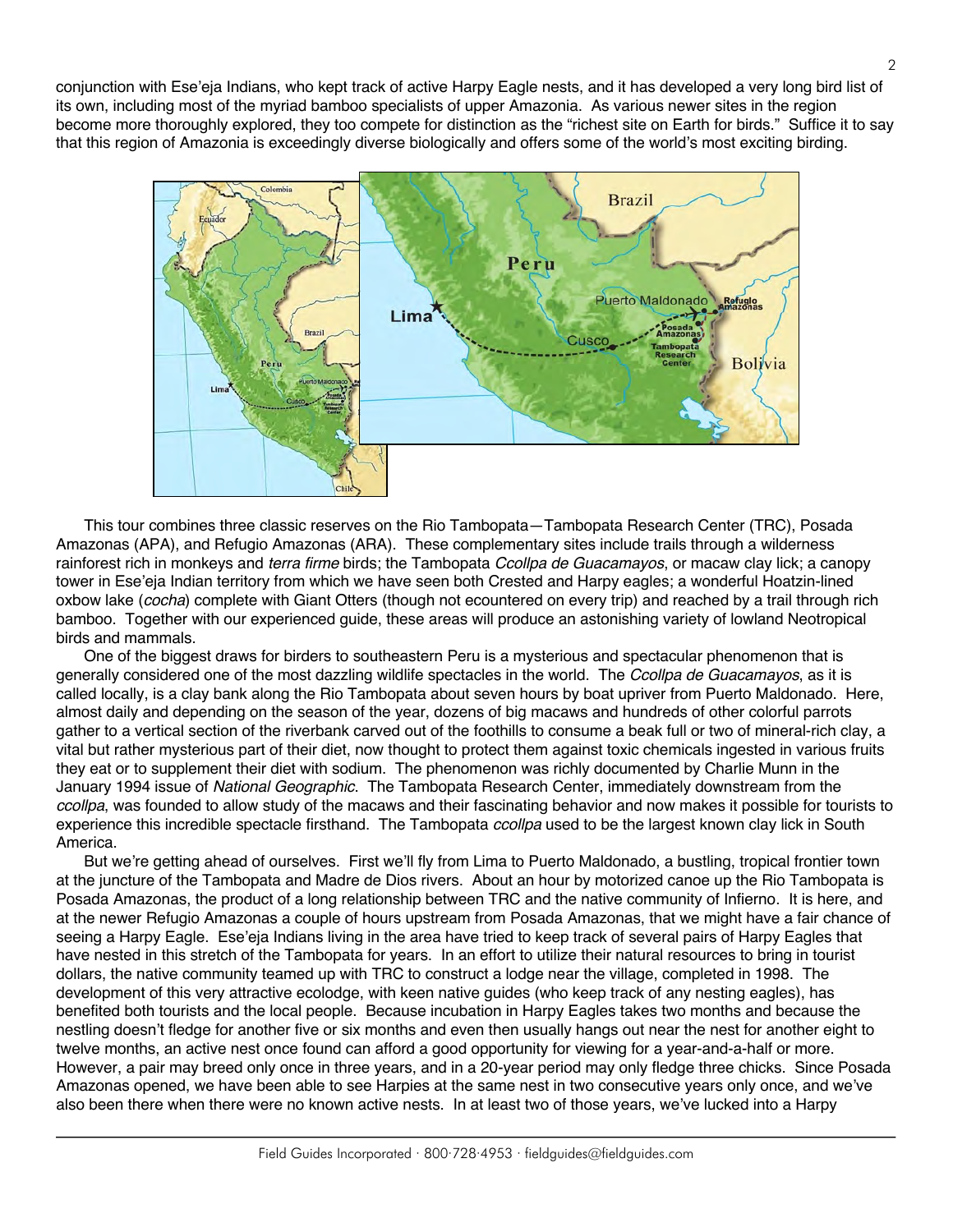anyway—flying over a *cocha* or sitting in a canopy tree. In other years we've seen nesting Black-and-white Hawk-Eagles or watched Crested Eagles perched or circling overhead. While we can't promise a Harpy, all in all, it's a very good place for big raptors.



*The Gray-bellied Hawk seen here was observed by our 2019 tour group as it caught an unfortunate Undulated Tinamou. This hawk is a species that has a wide distribution, but is seldom seen, and it is not well-known. This is just one example of the wildness of the Tambopata region. Photograph by participant Bill Byers.*

Besides the (always iffy) possibility of a Harpy Eagle, the beautifully designed Posada Amazonas, located just downriver from Explorer's Inn, offers another major draw: a canopy tower with a wonderful 360-degree view. It's a metalencased staircase ascending to about 115 feet (35 meters) with a railed viewing platform on top, located in nice *terra firme* forest. The opportunity to view canopy species eye-to-eye is almost as prized as watching the hordes of psittacids gathering at a *ccollpa*. Here, one can see species rarely seen well from the ground, species the likes of Curl-crested Aracari, the recently split Western Striolated-Puffbird, and Amazonian Pygmy-Owls being mobbed by White-browed Purpletufts. We've had marvelous views of dazzling White-bellied Parrots investigating potential nest holes; vibrant Blackcapped Parakeets feeding in a fruiting *Cecropia* right below us; five species of aracaris, the two big toucans, and displaying Golden-collared Toucanets. We've looked down on Yellow-crowned and Orange-cheeked parrots, as well as the rare Blue-headed Macaws, and all the big macaws in dramatic low-angle light. It'll take some patience and persistent scanning (an aesthetic joy in itself in this environment!), but we'll see dozens of species with canopy or subcanopy niches. And with luck we could see monkeys foraging in fruiting trees or just sitting up catching a few rays. There's also now a well-maintained network of trails leading from the lodge, some of them entering good stands of *Guadua* bamboo. And to top it all off, Posada Amazonas is only ten minutes by boat from the trail to Tres Chimbadas, an old oxbow lake of the Tambopata that is rich for *cocha* species, from Rufescent Tiger-Heron and Horned Screamer to Gray-breasted Crake and the endangered Giant Otter. Within the wonderful network of trails near Posada Amazonas, there are trails that hold virtually all of the giant bamboo specialists, from White-cheeked Tody-Flycatcher to Rufous-headed Woodpecker, considered by many the handsomest of its family. We'll bird trails where trumpeters tread, seek specialties of varzea, bamboo, and *terra firme* forest, and sleep to the mellow tooting of Tawny-bellied Screech-Owls right outside our rooms.

Another six hours up the Tambopata, we'll be well within the heart of the 3.7 million-acre Tambopata National Reserve, protecting the entire watersheds of two tributaries to the Tambopata as well as much of the Tambopata basin. In 1990, the Tambopata Reserve Zone (first established as a parcel of rainforest behind the Explorer's Inn in 1977) was greatly expanded, to include almost 1.5 million hectares—30% the total size of Costa Rica! In 1996, 802,750 acres including the Pampas de Heath (already a National Sanctuary) and part of the Tambopata-Candamo Reserve Zone were officially designated by the government as Bahuaja-Sonene National Park. On the trip upriver, one's sense of wildness increases dramatically above the boundary of the officially protected national park, and well before reaching TRC, all manmade clearings along the river have disappeared. The wilderness aspect of this remote place is attested by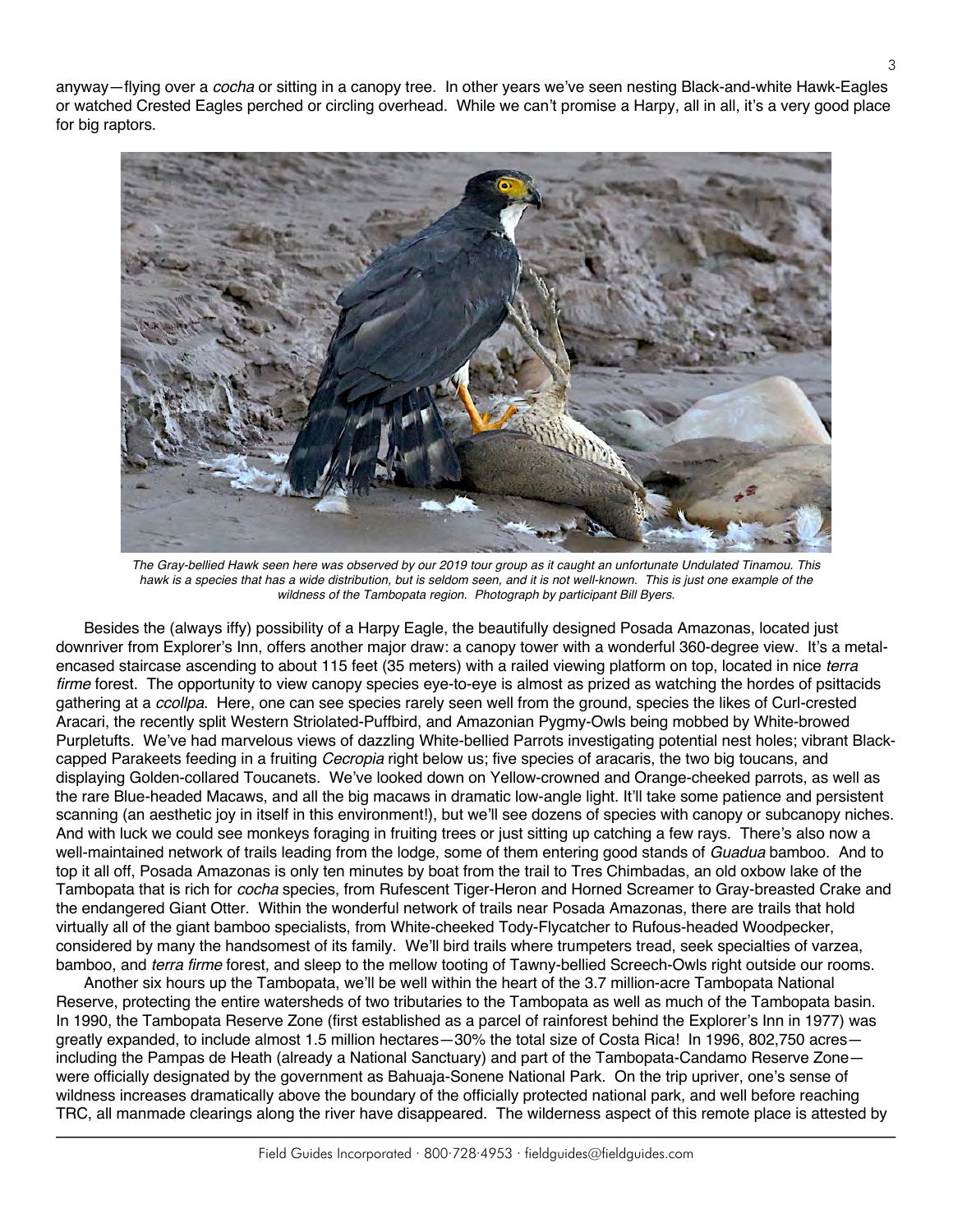the relative abundance of big birds and mammals, including Razor-billed Curassow, Spix's Guan, eight species of monkeys, White-lipped Peccary, Short-eared Dog, Tapir, Tayra, and even the elusive Jaguar *(which we've seen here four times!)*.

The trail system invites exploration of habitats that include floodplain forest, transition forest, palm swamp and some hilly *terra firme* forest (tall rainforest on well-drained soils), as well as extensive areas where clonal giant bamboo flowered and went to seed in 2001; these stands are now in a fascinating successional stage as the bamboo grows back from seed. Most of the bamboo specialists disappeared from here when the bamboo died, and we'll have a first-hand look at what's come back. TRC's location, at the base of the foothills, the very edge of the low-gradient portion of the Amazon basin, offers additional Manu-type species, including some hill-forest birds that are rare or missing at Explorer's Inn (well downriver). And its remoteness results in a much higher density of cracids, trumpeters, big macaws, and large mammals than at the Explorer's Inn. We've seen Tayras and Pacas in the clearing, and the open-air kitchen was visited by an Ocelot during an early tour. In fact, the group mammal list for TRC on that tour included eight species of monkeys, Shorteared Dog, Brazilian Tapir, and a herd of 150-200 White-lipped Peccaries, which sometimes can be seen foraging out at the lodge clearing! On past tours, we've seen a Jaguar strolling along the cobbled riverbed across the river from the lodge!

That brings us back to the spectacular *Ccollpa de Guacamayos* that has become the marquee draw for birders to TRC. Whatever the function of that ingested clay, this gathering of brilliant psittacids in the early sunlight, their raucous calls filling the air, is never to be forgotten.

From TRC we'll head back down the Tambopata river to Refugio Amazonas Lodge where we will spend the better part of two days of birding based in our comfortable lodge. On this itinerary, this lodge and its various trails radiating from the main clearing set back from the steep banks of the Tambopata access the best *terra firme* forest of the trip. It was here in 2017 that we watched a 4-month old Harpy Eagle chick and an adult bird in an active nest a short distance from the lodge itself! The now one-year old immature was still around the nest site in 2018, and our group enjoyed another great experience with this amazing apex creature (the two-year old bird was seen again in 2019)! This lovely lodge also boasts a canopy tower and accesses a different set of canopy specialists than what we normally see at Posada Amazonas. After two nights here, we will then head down river and bird some of the areas around Puerto Maldonado before catching our flight to Lima.

Preparing for the birds on this tour should now be an immense pleasure, with the publication of *BIRDS OF PERU* by Schulenberg, Stotz, (our own Dan) Lane, O'Neill, & Parker (Princeton University Press, 2007). Now it is available as paperback! This field guide will be indispensable for all of our Peru tours.



We'll have ample opportunities to explore different habitats for the special birds they host. Here, guide Jesse Fagan leads our *group in search of Guadua bamboo specialists. Photograph by participant Dorothy Paul.*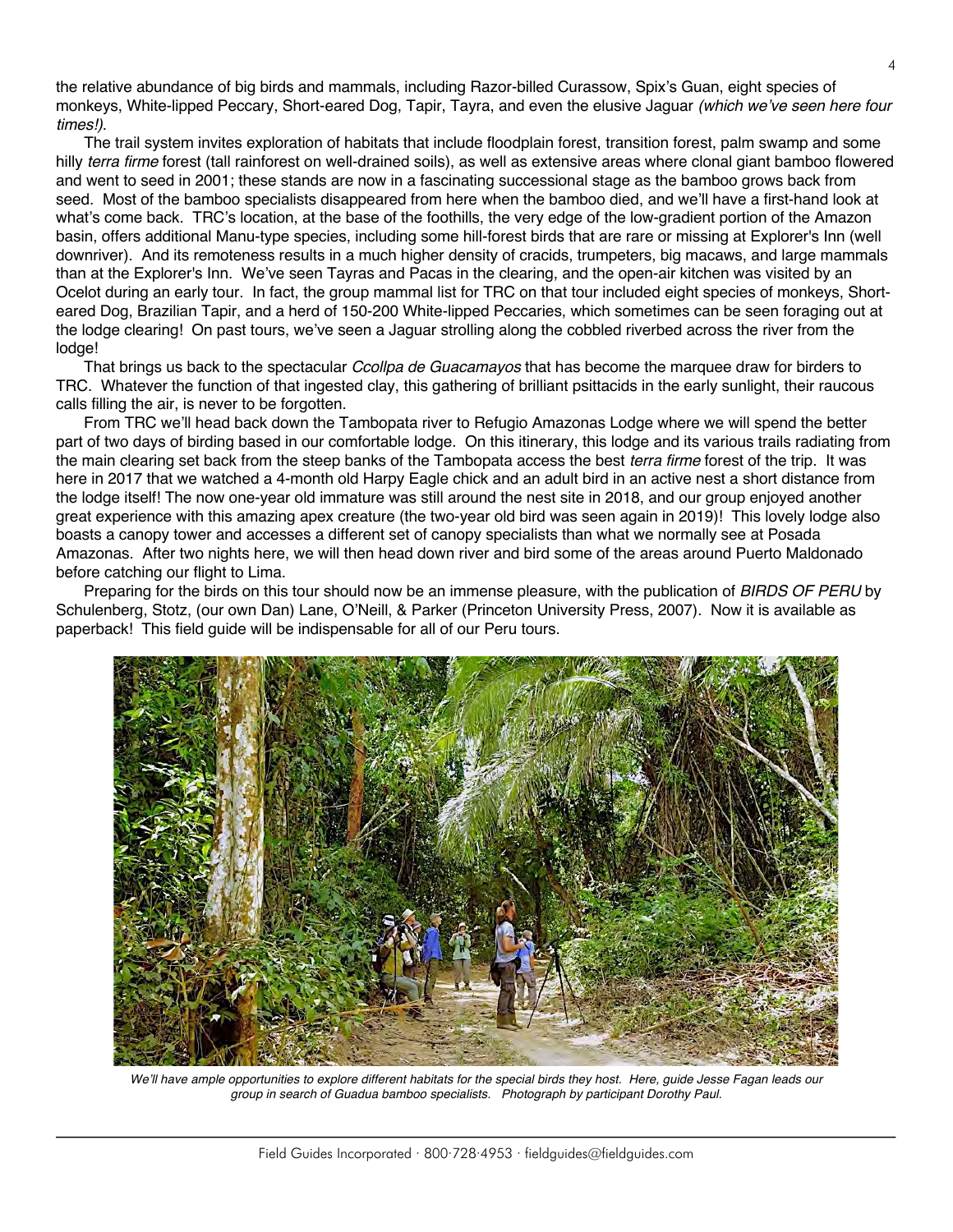**All participants will be required to confirm they will have completed a full COVID vaccination course at least two weeks prior to the tour (which, for tours departing on or after March 1, 2022, includes a booster)**. Having a vaccinated group will greatly diminish but not eliminate the possibility of the group and individual participants being adversely affected by COVID-19. **We are requiring all of our staff guides to be vaccinated, including getting the booster**. Note too, that many travel destinations are or soon will be requiring proof of vaccination for entry to bypass testing delays or quarantine, and that entry requirements for a destination can change at any time. Proof of a booster shot, too, may become a requirement for some travel destinations if they choose to declare that vaccinations do not last indefinitely. And having a booster means your risk is lowered and your travel plans and those of our group are less likely to be disrupted.

*We want to be sure you are on the right tour! Below is a description of the physical requirements of the tour. If you are concerned about the difficulty, please contact us about this and be sure to fully explain your concerns. We want to make sure you have a wonderful time with us, so if you are uncomfortable with the requirements, just let us know and we can help you find a better fitting tour! Field Guides will not charge you a change or cancellation fee if you opt out within 10 days of depositing.*

### **Physical requirements of this tour:**

- **TRAILS & WALKING**: Trails may be muddy, and have short steep sections, as well as obstacles such as tree roots, fallen logs and overhanging limbs that will need to be avoided. You'll need a good sense of balance, and be able to walk at a fairly slow pace for 6-8 hours at a time. To get from small boats to the riverbanks, you'll need to be able to climb steep stairways cut into the banks.
- **POTENTIAL CHALLENGES**: Some of our birding will be done from canopy towers; you'll need to be able to climb up stairs to reach the platform at approx. 100 ft. (Of course, you can opt out of this or just climb up to whatever point you feel comfortable.) We will also spend time on forest trails where we will need to stand and wait quietly for skulkers to appear. All the lodges on the Tambopata are accessed via long motorboats and you will need to be able to get in and out, plus be able to climb up the steep steps to the bank, and walk about 15 or 20 minutes to the lodges. Water may be a little rough at times, but we are required to wear life jackets.
- **PACE**: We will have very early starts, getting in the field by 5:45 am so we can miss the heat of the day. Most days we'll return to the lodge for lunch and an afternoon rest before we go back out for the afternoon.
- **ELEVATION:** We will reach an altitude of 11,000 feet on this tour during a short stopover in Cuzco on our flight to Puerto Maldonado (sometimes the flights are direct from Lima to Puerto Maldonado). Our birding is all in the lowlands.
- **WEATHER**: Climate is warm and humid; highs in the 90s F, with cooler nights. An austral cold front can drops temperatures into the 50's during the day, and the 40s F at night. These austral cold fronts (called *friajes*) can make your life miserable if you do not bring adequate layers. Rain is always a possibility, and we may get wet on the boat trips.
- **VEHICLE SEATING**: We spend very little time in vehicles on this tour (i.e. vans or buses). We do have bus transfers from Puerto Maldonado to Infierno (45 minutes) for our boat rides. We might make birding stops along the way.
- **BATHROOM BREAKS:** There are few indoor restrooms on most of our excursions, so participants must be prepared to make comfort stops in nature.
- **OPTING OUT**: Where we are staying multiple days in the same lodging, participants can easily opt to sit out a day or sometimes a half-day. This will not be possible on days when we are changing locations.

If you are uncertain about whether this tour is a good match for your abilities, please don't hesitate to contact our office; if they cannot directly answer your queries, they will put you in touch with your guide.

#### *This tour can be combined with Mountains of Manu, Peru, August 2 - 13, 2022.*

**About the Lodgings:** The lodges we use up the Tambopata are surprisingly comfortable for such remote areas. At all our lodgings, lighting is by a combination of high efficiency light bulbs, kerosene lanterns, and candles (lighters provided); a flashlight or headlamp (with extra batteries) is essential. IMPORTANT NOTE: the Tambopata lodges are all open air. They have one wall fully open to the forest and adjacent walls are built high-enough to offer privacy to each room.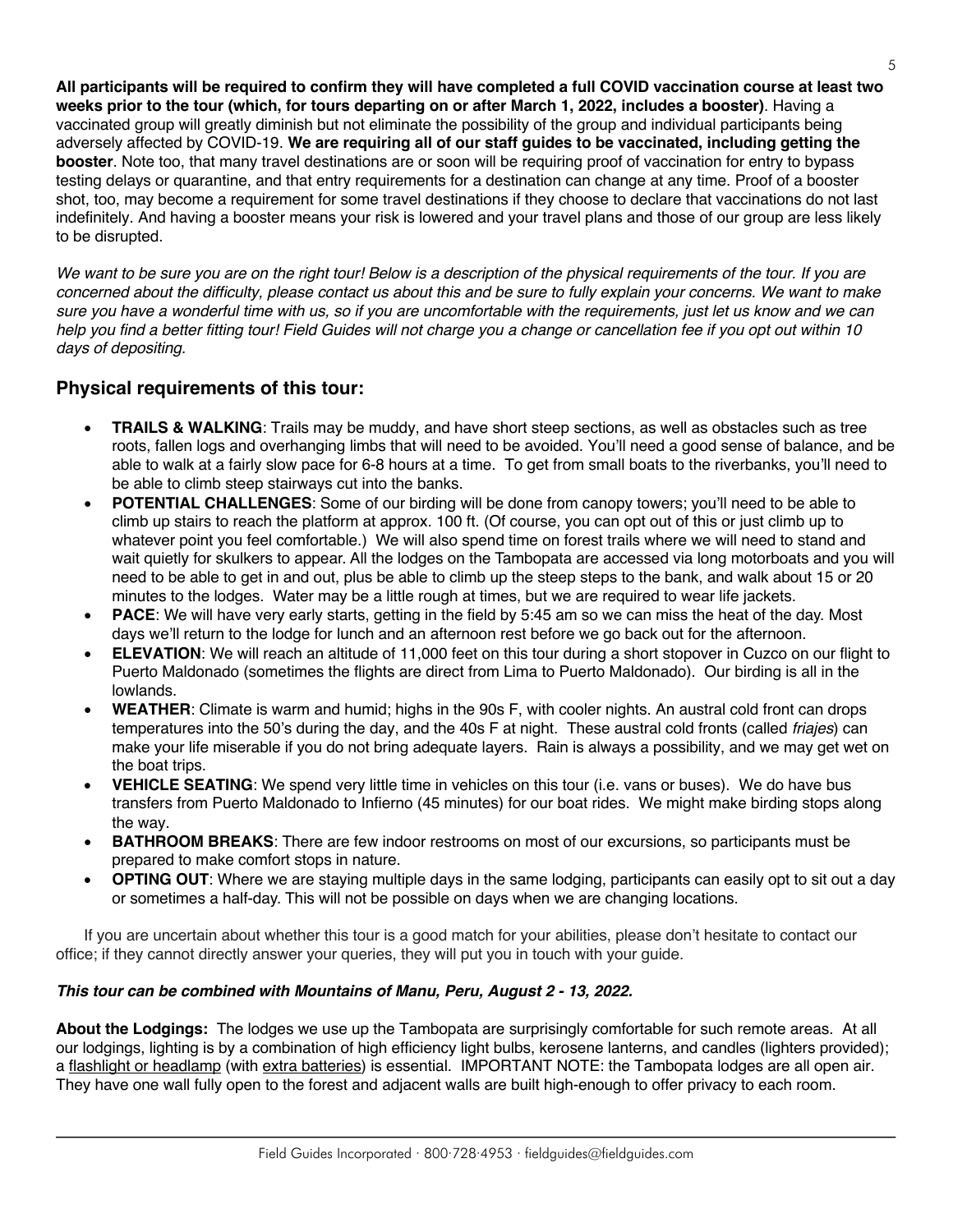However, this means that there will be neighbor noise. We need to be respectful of our volume and sounds during our stay here. Also, if you are a light sleeper, then ear plugs or noise-cancelling earphones will be important to have with you.

At **Posada Amazonas Lodge**, spacious rooms offer canopied, mosquito-netted beds in lovely open-air rooms and private bathrooms with flush toilets and hot-water showers. A wooden-block passageway connects the rooms to a thatched sitting area (with hammocks) and to the open-air dining room, where tasty native foods are prepared, and hot water is always available for tea or coffee. Cold drinks, beer, and mixed drinks are available from the bar, where you can run a tab.

**Tambopata Research Center**, converted from its original research-only purpose to a combination research facility and comfortable tourist lodging, consists of six platformed, interconnected, thatch-roofed buildings, handsomely designed after traditional low-impact native architecture. The main building, rebuilt in a new location 15 minutes from the riverbank, consists of 18 double-bedded rooms, each bed with mosquito netting. In 2017, the original tourist rooms were renovated to include private bathrooms with hot-water showers in each, and an additional 16 rooms were built a short distance from the dining area. All guest rooms now have private bathrooms and hot-water showers - a big improvement from just a couple of years ago! A generator is turned on as needed to recharge batteries (110V or 220V) and pump water.

**Refugio Amazonas Lodge** is a very spacious and comfortable lodge with a layout similar to that of Posada Amazonas Lodge; it is located in a 200-hectare private reserve within the buffer zone of the Tambopata National Reserve. Our local outfitter is partnering with local families there who sustainably harvest Brazil nuts from the surrounding rainforest to ensure that they share in the benefits of ecotourism.

In Lima we are staying at the Wyndham **Costa del Sol Airport Hotel** at the Lima international airport.



*The presence of large cracids such as this Razor-billed Curassow is a good indication that the area around Tambopata is relatively untouched. Photograph by participant Bill Byers.*

# **Itinerary for Peruvian Rainforests of the Tambopata**

**Day 1, Sat 23 Jul. Flight to Lima**. We recommend the earliest flight possible to get you to Lima this evening. Be sure our office knows your arrival plans. You will get your passport stamped at Immigration, claim your luggage, and proceed through Customs. You can exit the baggage area and make your own way to the Wyndham Costa del Sol Hotel within the airport complex (ask any porter or airport information assistant for directions). You can push your luggage cart right across the street to the hotel check-in desk on the street floor. As you check into the hotel, please submit your passport for copying (a requirement of most hotels in Peru) and ask for a message from your guide (after 6 p.m.) with details about the hotel and plans for tomorrow's departure. Night at the Wyndham Costa del Sol Airport Hotel, Lima.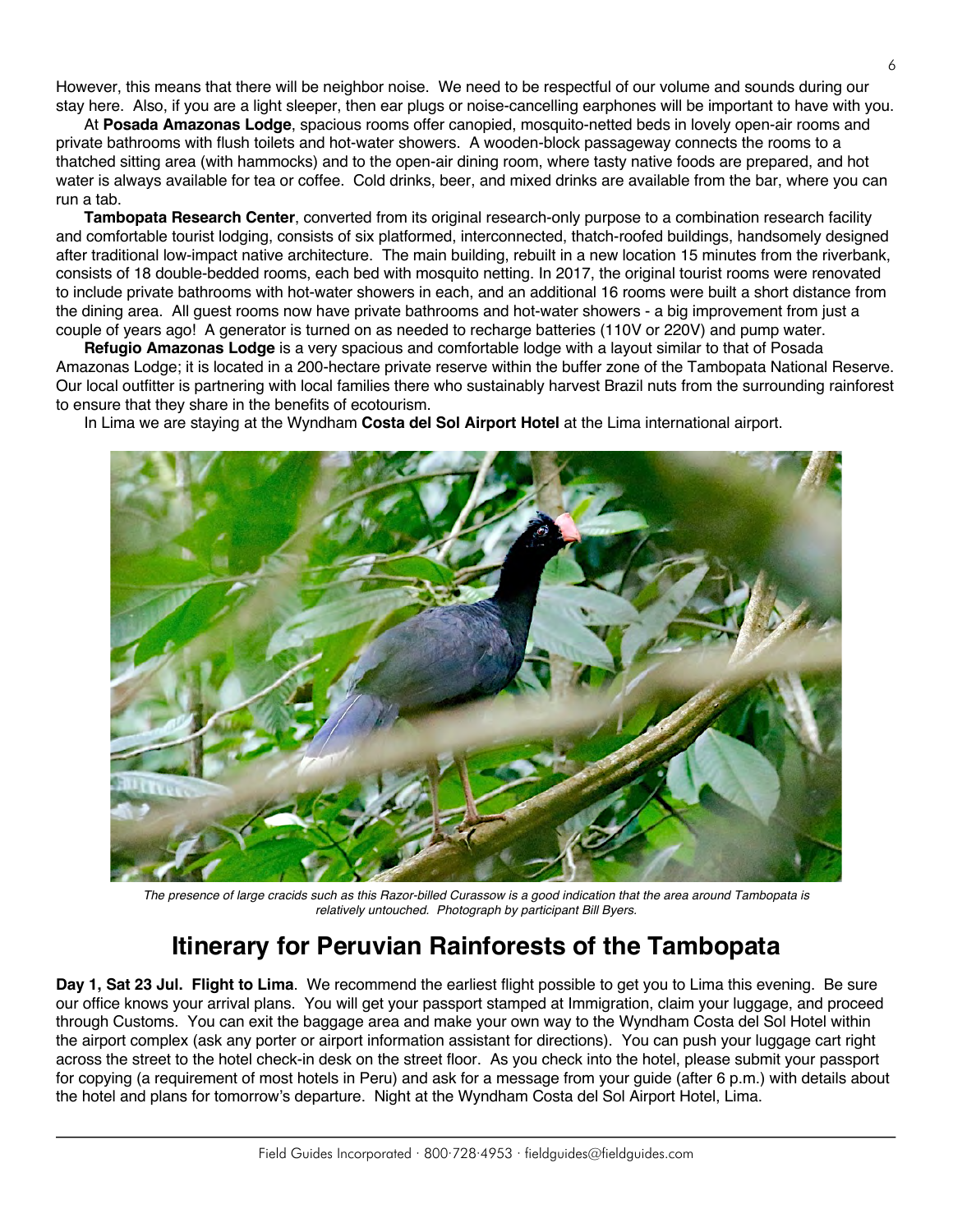**Day 2, Sun, 24 Jul. Lima to Puerto Maldonado.** This morning we'll board a flight to Puerto Maldonado, sometimes with a short stop in Cusco, where we usually do not have to deplane. If the weather is clear, the flight can be a highlight in itself. Leaving Lima, we'll cross the rugged and beautiful snow-clad peaks of the Andes before descending into the valley of Cusco; and between Cusco and Puerto Maldonado we'll fly over a small portion of the Amazon Basin, where the endless expanse of tropical forest below is broken only by twisting rivers and an occasional savanna. More clearings become evident as we approach the juncture of two rivers: the Tambopata and the Madre de Dios. Puerto Maldonado is a bustling, booming tropical frontier town. Its principal activities are gold mining, Brazil nut collecting, timber extraction, agriculture, and (nowadays) ecotourism.

From the airport we'll be transferred to our local outfitter's office, where bottled water with which to fill your canteen is available, as are restrooms. Snacks will be available too, and recommended, as we plan to take a bus to the Infierno dock, a 45-minute drive, before loading into our boat.

At the "port" we'll board our covered, motorized canoe for the trip to Posada Amazonas, a little over an hour up the Rio Tambopata. Once aboard we'll be seeing White-winged and White-banded swallows flying over the water and an occasional pair of Drab Water-Tyrants hugging the banks. Check the sandbars (if water levels are such that there *are* sandbars) for Pied Lapwing and Collared Plover and watch for aerial Large-billed and Yellow-billed terns. Along this stretch of river, we'll pass many small farms and clearings where colonists have been living for a long time. But we'll begin to see a few areas of undisturbed forest, green walls of vegetation against the bank. By now there should be noisy flocks of parakeets dashing overhead. Check exposed perches for raptors, Roadside Hawk being the most common and conspicuous, but Bat Falcons, King Vultures, hawk-eagles, and even a Harpy are among the possibilities. Never knowing what may be around the next bend is part of the suspense of river travel in Amazonia.

From the riverbank landing ("the port"), we climb the steep cut bank and then onto older terraces of the river, reaching *terra firme* forest at the top. It's a twenty-minute walk to the lodge, and we'll have a welcome drink and an orientation session upon arrival. We'll get settled into our simple but well-designed rooms (with private baths) and then meet to bird the nearby forest and clearing edge in the late afternoon. There'll be lots to see close at hand, and we may want to try for Tawny-bellied Screech-Owl very near our cabins at dusk. We'll receive a briefing about the reserve and the ecotourism project before dinner and then sleep tonight to the diverse and exciting sounds of the rainforest night. It's always exciting to arrive in Amazonia! Night at Posada Amazonas.



*The canopy tower at Posada Amazonas is a wonderful place to see birds like these Lettered Aracaris. Photograph by participant Charlotte Byers.*

**Day 3, Mon, 25 Jul. Posada Amazonas area**. We will take advantage of our proximity to some wonderful *terra firme* forest trails, to the 115-foot canopy tower, to the best accessible bamboo stands in these parts, and to the beautiful oxbow lake at Tres Chimbadas. We'll have a full day and another full morning to work in all the birding we'd like to do from this comfortable base.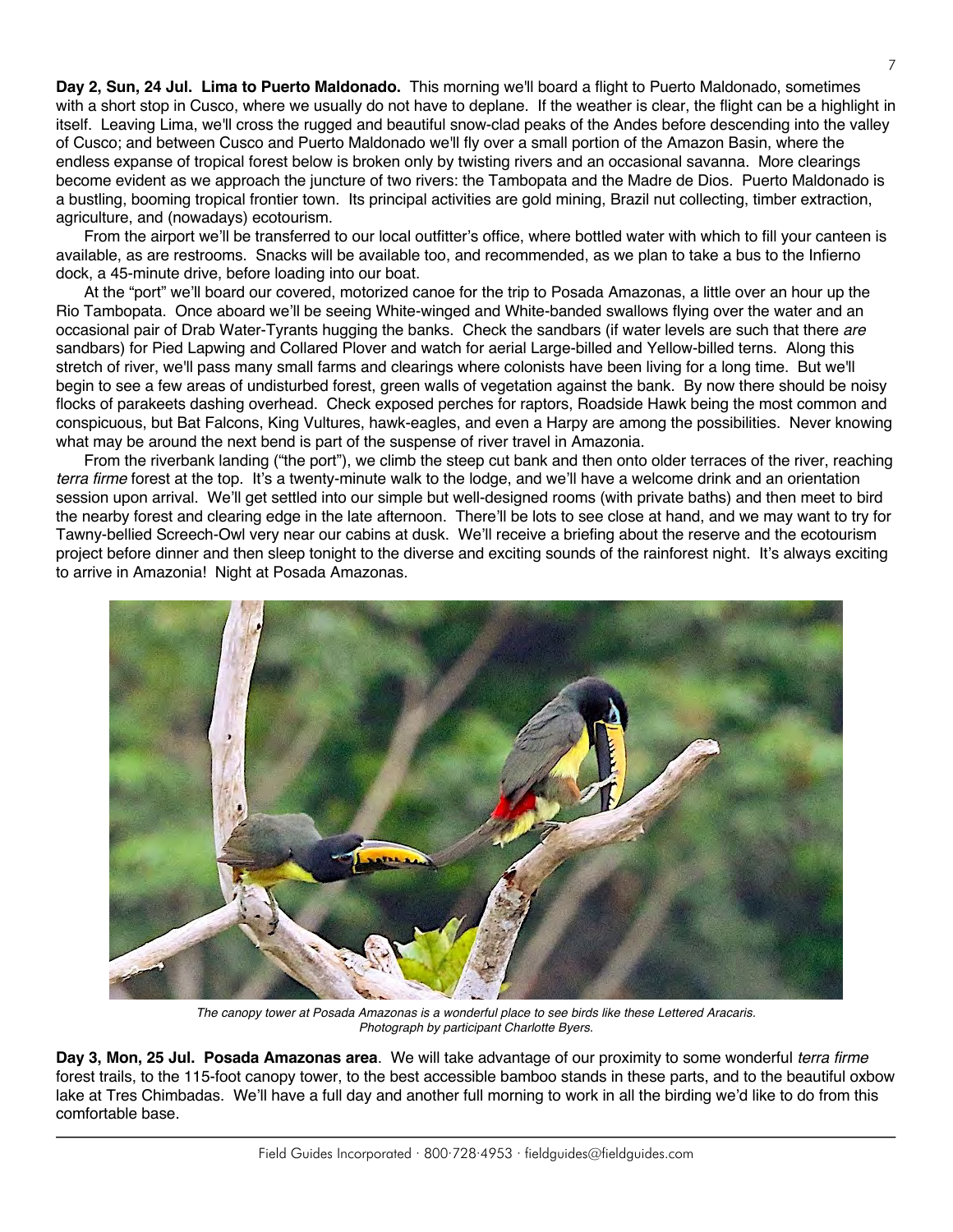Certain raptors, parrots, toucans, puffbirds, barbets, cotingas, flycatchers, tanagers, and some rarely seen hummingbirds are more easily viewed from the canopy than from the floor of the towering rainforest. And it seems, each canopy tower offers different strengths. Our experience with this one (only a twenty-minute walk from the lodge) indicates particularly good potential for close looks at raptors and fruit-eating species. Besides Crested and Harpy eagles, raptors we've seen from the tower include: Gray-headed Kite, Slate-colored Hawk, Black and Black-and-white hawk-eagles, Gray-bellied Hawk, and King Vulture. We have seen relatively few mixed-species canopy flocks, but we have seen lots of macaws and parrots (including some that are rarely seen near the big macaw lick): eye-to-eye Black-capped Parakeets, White-bellied Parrots, both big toucans, Golden-collared Toucanets, and Ivory-billed, Curl-crested, Lettered, and Chestnut-eared aracaris at close range. It's a good place to see Amazonian Pygmy-Owl, Western Striolated- and Whitenecked puffbirds, Bare-necked Fruitcrows, several species of trogons, woodcreepers, and woodpeckers, as well as a variety of flycatchers and tanagers, honeycreepers, and dacnises. Of course, our luck with fruit-eaters and with canopy hummers (such as Black-bellied Thorntail) will depend on what happens to be in fruit and flower near the tower at the time. As with every canopy tower, there are sure to be some goodies.

The climb is up an unobstructed spiraling stairway encased in metal mesh, with an extended landing at the top (as well as a couple of platforms at lower levels, in the shade). On sunny days (there's no canopy above to shade it) it can be very productive early and late, but the heat of the direct sun—and the sweat bees that emerge—will drive us down to the shady trails by mid-morning. On a cool or cloudy day, activity could persist for much of the day. We consider the tower one of the greatest strengths of Posada Amazonas, and we may want to visit it twice.

Along the network of forested trails below we'll seek Bartlett's and White-throated tinamous, Pale-winged Trumpeter, Needle-billed Hermit, Pavonine Quetzal, Semicollared Puffbird, Rufous Motmot, Great Jacamar, Banded Antbird, Roundtailed Manakin, White-crested Spadebill, Ruddy Spinetail, and a host of other *terra firme* forest species, including the army-ant followers. Nearby stands of giant bamboo support some of the bamboo specialties that are now difficult to find at TRC—Pheasant and Pavonine cuckoos, Rufous-breasted Piculet, Rufous-headed Woodpecker, and Flammulated Pygmy-Tyrant. Night at Posada Amazonas.



*The Banded Antbird is one of the forest floor dwellers we'll look for along the trails at Posada Amazonas. Our 2019 tour had a memorable encounter with one of these charmers, and we'll hope for a similar experience in 2022. Photograph by participant George Nixon.*

**Day 4, Tue, 26 Jul. Posada Amazonas to Tambopata Research Center**. This morning we'll plan to start especially early for Tres Chimbadas, a classic Amazonian oxbow lake where many of the typical *cocha* inhabitants occur. Though the trail to the lake is only ten minutes by boat from the Posada landing, the trail in to the *cocha* is one-and-a-half to two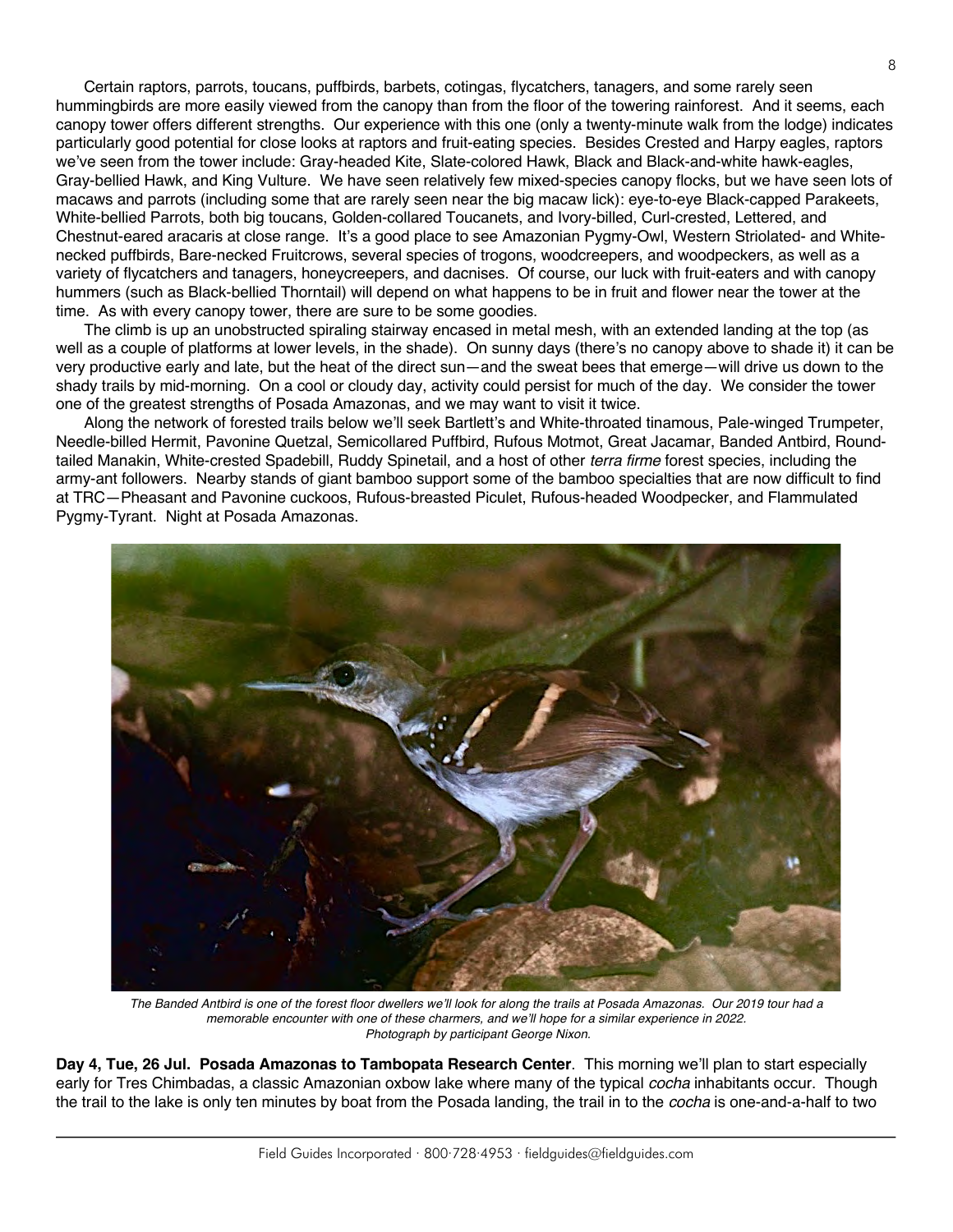kilometers through giant bamboo and transition forest. At the lake edge a sturdy, large catamaran awaits us for a ride onthe beautiful *cocha*. Our aim is to get out on the lake as early as possible, while activity is at its peak. Such classic *cocha* inhabitants as Horned Screamer, Sungrebe, Sunbittern, Green Ibis, Capped Heron, Rufescent Tiger-Heron, Hoatzin, Black-collared Hawk, Lesser Kiskadee, and a family of Giant Otters enliven the lake. (And we have seen Harpy Eagle here before.) As the day heats up, we'll retreat to the shady entrance trail, where we'll want to bird before returning to our covered boat for the ride upstream to TRC. The remainder of today will be primarily travel to TRC, watching the forested banks of the Rio Tambopata slip past and become increasingly wilder. We'll pass several lodges and various gold-mining operations on our way upriver. We'll have our picnic lunch on the boat as we move. The gold-rich Rio Malinowski, a tributary of the Tambopata, is the source of huge boulders of black basalt, washed down from the distant Andes and ruggedly eroded by the rushing river. There are sections that look almost like decaying pavement. Watch for groups of Sand-colored Nighthawks on the sandbars and for Ladder-tailed Nightjars roosting in the rocks. Where these hard rocks have resisted erosion and where the gradient of the river increases, we may well encounter some rapids. Be sure to have your rain gear handy, as we are likely to get some splash. On the other hand, on a hot day, moving along the river—creating our own wind chill—is likely to be the coolest way to spend the heat of the day.

There is one check station at the Malinowskiis, the confluence with the Tambopata river and at the edge of the national park; getting out at the check point is not required unless you want to use the bathroom facilities. From this point on, your chances to see more spectacular wildlife are enhanced. Watch for a loafing Jaguar as we continue upriver into a protected wilderness. Brazilian Tapir, the largest of the mammals in this part of the world, could be seen swimming across the river. Bat Falcons should be commonplace by now, and we could see groups of Capybaras, pairs of Orinoco Geese, or a Razor-billed Curassow along the banks. We should reach the Tambopata Research Center, our home for the next five nights, by late afternoon. You should have access to your headlamp, just in case, for the 15-minute walk through the forest from the landing to the lodge. Here, in the heart of remote Amazonia, we can sleep to the sounds of the rainforest night and awaken to a pre-dawn chorus of monkeys, owls, and Ocellated Poorwills. Night at TRC.



*Along the rivers, we'll see birds such as the lovely Capped Heron. Photograph by guide Dave Stejskal.*

**Days 5-7, Wed-Fri, 27-29 Jul. Tambopata Research Center**. The TRC "camp" is in a small clearing right in the forest. The rooms here are thatch-roofed but open in the back, affording fresh air and a nice view out into the clearing or the nearby forest. Each room is thin-walled and shares the high ceiling (*so talk quietly unless you intend to be talking to all your neighbors!*), and each bed is supplied with mosquito netting, which you should always use. It's a short walk down the (airy) hall or boardwalk to the open-air dining hall. Be aware that pesky hand-reared macaws (called *chicos*; now free and "wild") could appear on your banister at any time during the day; so, organize your gear and keep small, shiny objects inside the drawers. (And *be sure to put any snacks into the locker, out of reach of hungry mouse opossums*.) Agoutis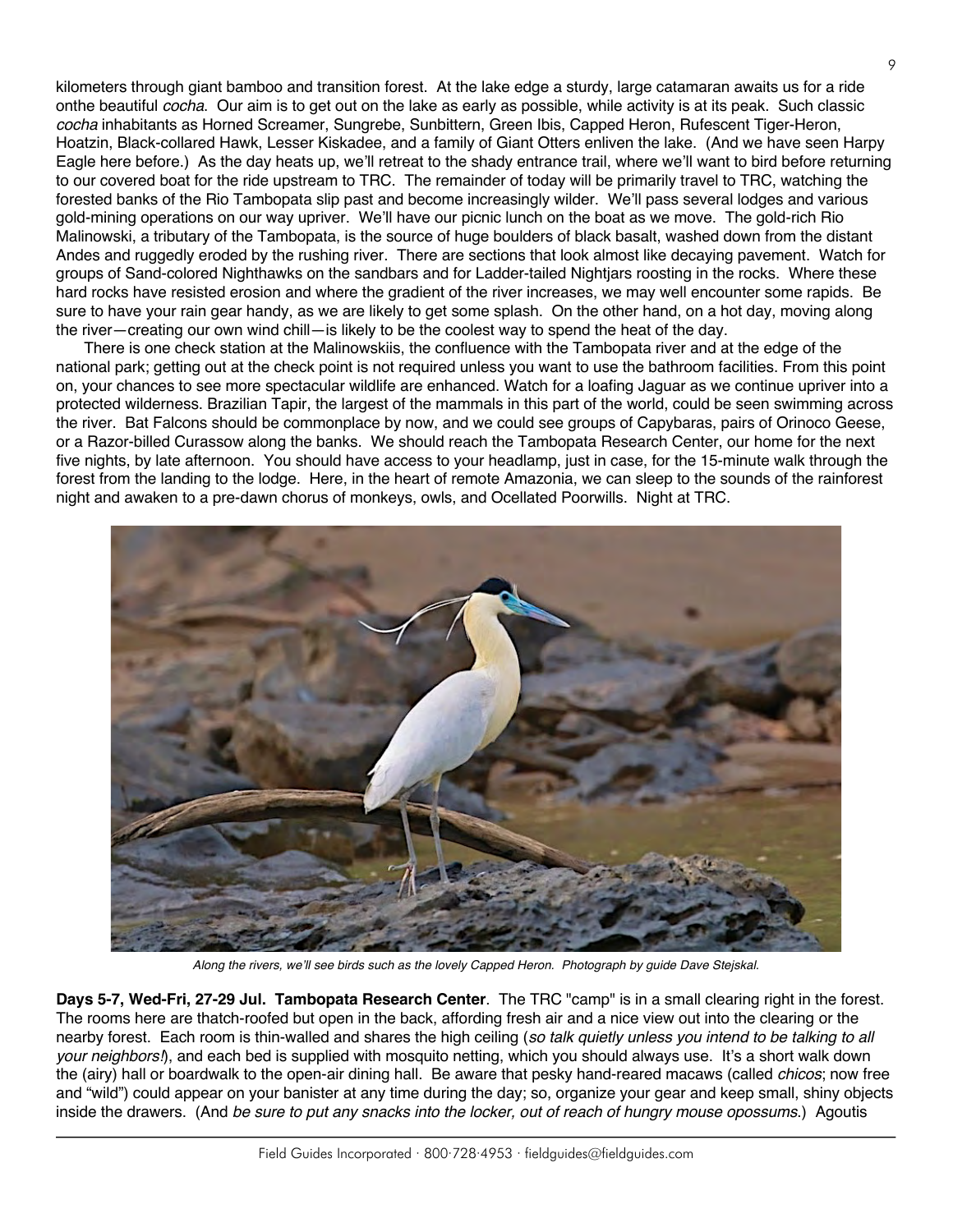and Tayras frequent the clearing, and Crested Owls call hauntingly from the adjacent forest; during one breakfast, a Collared Forest-Falcon flew down to attack its prey on the ground beside us, then retreated to the banister for a look around. One rainy morning an Amazonian Motmot took shelter on the dining-hall railing. A male Plum-throated Cotinga often sits atop a dead tree off the dining hall early in the morning, and macaws and aracaris nest in a big tree at the edge of the clearing. It's always a good idea to bring your binoculars to meals.

At TRC, trails abound—some fifteen miles of them, many with loops we can do in a morning or an afternoon. TRC's proximity to the base of the Andes is reflected in the presence of a few primarily foothill species. Accessible habitats include hill-forest, old-growth floodplain forest, and river-edge *varzea*. We'll concentrate on seeing the specialties of these habitats here.

We'll have time to enjoy the fabulous macaw-lick spectacle on a good-weather morn, leaving pre-dawn (with our headlamps, after a cup of tea or coffee) to boat upriver a short way to a recently formed island where we can sit on stools with a wonderful view of the *ccollpa*. We'll watch quietly as the parrots and macaws begin to fly in from afar and accumulate in the trees above the bank. Soon the calls of parrot, parakeets, and macaws blend to a roaring din, occasionally almost deafening as flocks, disturbed by a raptor or who knows what, flush from the trees and circle right overhead. The excitement of these sounds is a soul-stirring part of the experience. If conditions are right, all of a sudden some of the parrots appear on the ground and others follow, the big macaws eventually joining them. Vulnerable as they are, they tend to be flighty, and we must wait patiently until researchers studying the macaws give us the word that the show is over. Then we'll return for a hot breakfast at the lodge.

Some well-positioned benches above the bluffs provide a delightful viewpoint from which to watch the river-edge canopy. With three full days to explore, we should chance upon some of the toughies (Razor-billed Curassow, Starred Wood-Quail, Pheasant Cuckoo, Semicollared Puffbird, White-throated Woodpecker, Black-tailed Leaftosser, Ash-throated Gnateater, or a flock of Pale-winged Trumpeters) and enjoy good looks at many of the regulars, including some tinamous, Blue-throated Piping- and Spix's guans, Pale-tailed Barbthroat, Reddish Hermit, White-throated and Bluish-fronted jacamars, Chestnut-capped Puffbird, Lemon-throated and Scarlet-hooded barbets, a wonderful variety of woodcreepers, foliage-gleaners (including Cinnamon-rumped and Brown-rumped), antbirds (including White-throated should we find an army ant swarm), and flycatchers; Cinereous Mourner, Dull-capped Attila, Pink-throated Becard, Musician and Scalybreasted wrens, Lawrence's and Hauxwell's thrushes, Purplish Jay, Pectoral Sparrow, and some pretty fancy tanagers (from Masked Crimson to Paradise and White-winged Shrike-Tanager). We will also have time to invest in ferreting out some of the floodplain's prizes, including Rufous-fronted Antthrush and Amazonian Antpitta. Many of the birds we'll see, such as jacamars, puffbirds, woodcreepers, ovenbirds, antbirds, and cotingas, belong to families that occur only in the New World tropics. From reverberating leks of Screaming Pihas to showier, if more vocally modest, leks of Band-tailed Manakins; from drab-colored furnariids in mixed-species flocks to perky, rail-like antthrushes that walk on the forest floor, we'll witness the stuff of Amazonia. Each day will be a full and rewarding one, as the aesthetics of birding (and mammaling) will wholly absorb us. Nights at TRC.

**Day 8, Sat, 30 Jul. TRC to Refugio Amazonas.** We will depart from TRC after breakfast and after some birding on the nearby trails. After a three-hour boat ride downstream from TRC, we'll arrive at Refugio Amazonas Lodge in time for lunch.After an early afternoon break, we will have the chance to explore *terra firme* forest trails to look for species that we might have missed at our other two venues, such as Variegated and Brazilian tinamous, Pavonine Quetzal, Brownbanded Puffbird, (found in this area recently), Paradise Jacamar, Black Antbird, and Red-headed Manakin among others. It was here that we saw Harpy Eagle on the nest in 2017, so we'll have yet another chance to see this magnificent raptor if we haven't done so already. Night at Refugio Amazonas.

**Day 9, Sun, 31 Jul. Refugio Amazonas**. We have a full day to explore the canopy tower here as well as the myriad trails on the property to search for a wealth of *terra firme* birds and a few bamboo specialists known to be around. The *terra firme* forest here is the richest of the entire trip, so we're likely to find something new here if we put in the time. Night at Refugio Amazonas.

**Day 10, Mon, 1 Aug. Refugio Amazonas to Puerto Maldonado and on to Lima**. Today after breakfast we'll retrace our steps back down river to Puerto Maldonado, where we'll catch our flights back to Lima and home. If your flight home departs this evening, you will have a day room at the hotel; if you're flying home tomorrow morning, you will have an overnight room. You should plan to be at the check-in counter 2.5 to 3 hours in advance of your flight.

**Day 11, Tue, 2 Aug. International flights; connections home.** Buen viaje y que les vaya bien!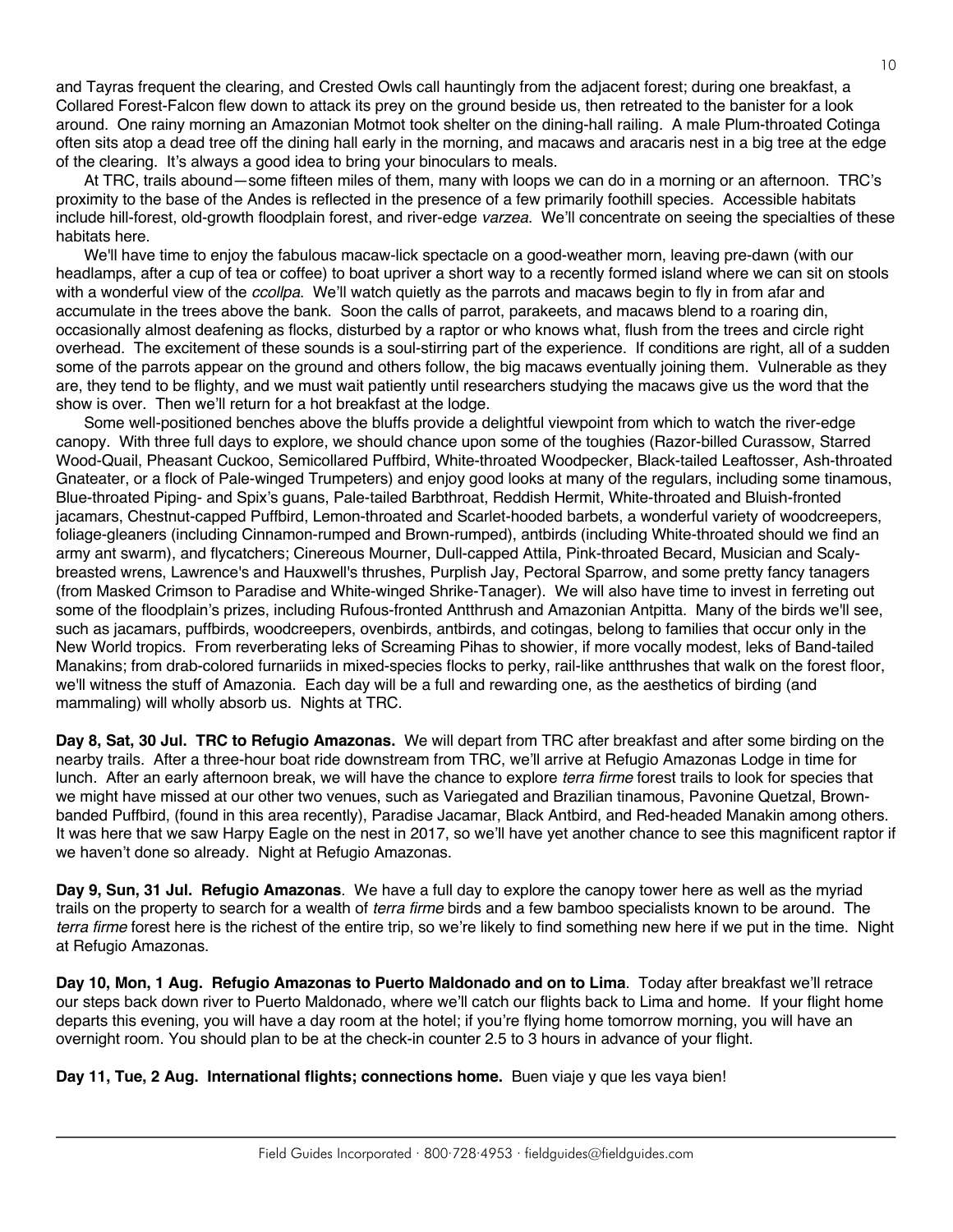# **About Your Guide**

**Jesse Fagan** (a.k.a. the Motmot or just "Mot") has been passionate about birds since his teens, when he had an encounter with a flying Pileated Woodpecker. He has birded throughout the United States, including spending seven years in Texas, and since 1995 has been birding and for a time living in northern Central America. He is a co-author of the recently published *[Peterson Field Guide to Birds of Northern Central America](https://www.amazon.com/Peterson-Northern-Central-America-Guides/dp/054437326X)* (Houghton Mifflin Harcourt, 2016), a field guide to the region which includes the countries of Guatemala, El Salvador, Honduras, and Belize.

In addition, Mot has birded in or led tours to Mexico, Costa Rica, Panama,

*"Jesse is a fantastic guide. He really knows calls, infinitely patient in getting everyone on the difficult birds, fun to be with." L. F. Colombia: Bogota, the Magdalena Valley, and Santa Marta.*

Colombia, Ecuador, Venezuela, Peru, Brazil, Australia, New Zealand, Spain, Sweden, France, Morocco, and Madagascar. He also enjoys leading many of the Field Guides tours in the Caribbean. He likes to think he can bird anywhere at any time and still show you the birds, but most importantly, a good time. Jesse holds a B.S. and an M.S. in mathematics from Texas Tech University. He is currently living in Lima, Peru.

For Jesse's complete tour schedule, visit https://fieldguides.com/our-staff/; just click on his photo.

# **Financial Information**

**FEE: \$5625 from Lima DEPOSIT: \$550 per person FINAL PAYMENT DUE: March 25, 2022 SINGLE SUPPLEMENT (Optional\*): \$875** (Single rooms may not be available in all areas.) **LIMIT: 8**

#### **Special Note: Tour fees may be subject to change due to the global economic effects of COVID-19.**

We have published the itinerary and price for this tour with the understanding that during these uncertain times we are likely to encounter unforeseen changes. Some of our tours may incur higher costs due to increases in currency exchange rate fluctuations or COVID-19 related fees imposed by countries and/or suppliers. Travel and hospitality companies all over the world have been adversely affected by the pandemic, and there is no guarantee that all of the lodging and transportation we have booked for this tour will still be available at the time of departure. We hope to maintain our services as indicated in our itinerary as well as our published tour fee. However, if changes are required we will make every effort to maintain the quality of the itinerary as it is published with the most appropriate substitutions available. Should any necessary changes or other unforeseen causes result in an increase in service rates to us, we reserve the right to pass on those increases in fees to the tour participant.

# **Other Things You Need to Know**

**TOUR MANAGER:** The manager for this tour is Christine. Christine will be happy to assist you in preparing for the tour. If you have any questions, please don't hesitate to contact her!

**A NOTE ON WATER RISK:** Rivers are the roads of Amazonia. Participants should be warned that most of our lodgings are located on the banks of broad rivers, deep in places. We will be traveling in long boats with extremely experienced boatmen, but we expect to take in some water through splash, so valuables should be stored in waterproof containers or packed in plastic. As with any river trip, there is always a slight risk of capsizing. Hence this tour is not for participants who can't swim or who would be nervous on a river. Life jackets are available on the motorized canoes and wearing them is mandatory.

**DOCUMENTS: A passport** is necessary for US citizens to enter Peru. We recommend that your passport be valid for at least 6 months beyond the dates of your visit, as regulations vary from country to country, and are subject to change. You will be issued a tourist card by the airline on which you travel into Peru.

If you are not a US citizen, please check with the Peruvian consulate nearest you for entry requirements. Information about consulates and entry requirements is generally available online or you can contact us and we will be happy to look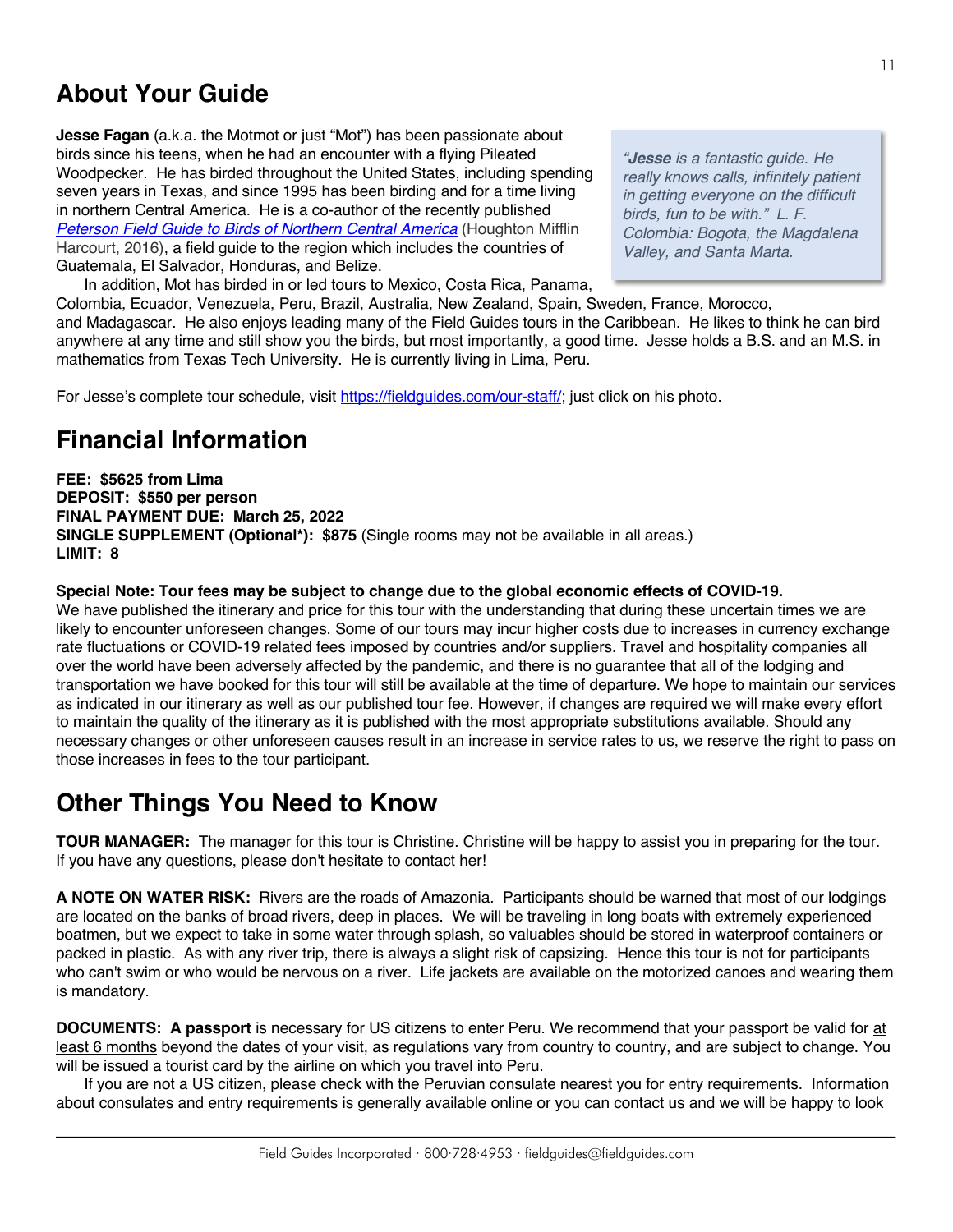this up for you. Passports should have an adequate number of blank pages for the entire journey. Some countries require a blank page for their stamp and as a precaution it is best to have one blank page per country you will visit or transit.

**AIR ARRANGEMENTS**: Field Guides is a full service travel agency and your tour manager will be happy to assist you with flights to join this tour. Field Guides does not charge a service fee for these services to clients booking a tour. However, we understand that tech-savvy clients often prefer to shop online or that you may wish to use mileage to purchase tickets. Regardless of which method you choose, your tour manager will be happy to provide assistance regarding ticket prices and schedules, along with rental cars and extra hotel nights as needed.

Please be sure to check with your tour manager prior to purchasing your ticket to make sure the flights you have chosen will work well with the tour itinerary and that the tour is sufficiently subscribed to operate. Once purchased, most airline tickets are non-refundable and carry a penalty to change. Field Guides cannot be responsible for these fees. **Also, it is imperative that we receive a copy of your comprehensive flight itinerary—including any and all flights not covered in the tour fee—so that we may track you in the event of missed connections, delays, or other mishaps.**

**LUGGAGE: Please limit your luggage to one medium-sized suitcase or duffel and one carry-on/backpack.** Please be aware that many airlines have recently modified their luggage policies and are charging additional fees for checked bags. Updates could easily occur before your departure, so you may wish to contact your airline to verify the policy. Additional charges for bags on any flights, whether these are covered by the tour fee or not, will be the client's responsibility.

**TOUR INCLUSIONS/EXCLUSIONS:** The **tour fee** is **\$5625** for one person in double occupancy\* from Lima. It includes all lodging from Day 1 through Day 10, all meals from breakfast on Day 2 through dinner on Day 10, the flights from Lima to Puerto Maldonado and return, all ground and river transportation, entrance fees, lodge staff, boatmen, and the guide services of the tour leader. Tipping at group meals and for drivers, porters, and local guides is included in your tour fee and will be handled for the group by your Field Guides leader(s). However, if you would like to recognize your Field Guides leader(s) or any local guide(s) for exceptional service, it is entirely appropriate to tip. We emphasize that such tips are optional and not expected.

The above fee does not include your airfare to and from Lima, airport taxes, visa fees, any checked or carry-on baggage charges imposed by the airlines, any alcoholic beverages, optional tips to local guides, phone calls, laundry, or other items of a personal nature.

The **single supplement** for the tour is **\$875**. (Single rooms may not be available in all areas.) Our tour fees are based on double occupancy; one-half the cost of a double room is priced into the tour fee. The single supplement is calculated by taking the actual cost of a single room and subtracting one-half the cost of a double room (plus any applicable taxes).

\*If you have a trusted friend, relative, or significant other with whom you wish to share a room on tour, please let us know and your tour manager will make that assignment. Field Guides is not currently pairing roommates who do not know each other, and the single supplement will apply if you do not have a roommate. *Note:* There may be occasions on certain tours where singles won't be available at all hotels/lodges. If this is the case, your tour manager will let you know. You will be advised ahead of time who you will be rooming with and you will have the opportunity to connect with that person before the tour, if you would like.

**TOUR REGISTRATION: To register for this tour, please** [contact our office.](https://fieldguides.com/contact-us/) Our office will be in touch with you by email by the next business day (Mon-Fri) with instructions on how to complete our new electronic registration form and medical questionnaire. (We are no longer accepting the paper version.)

Please mail your **deposit of \$550** per person, or see our Payment Options at [https://fieldguides.com/payment](https://fieldguides.com/payment-options/)[options/](https://fieldguides.com/payment-options/). **Full payment** of the tour fee is due 120 days prior to departure, or **by March 25, 2022. We will bill you for the final payment at either 120 days or when the tour has reached sufficient subscription to operate, whichever date comes later.**

Please note that if you are traveling on a tour **outside your country of domicile** (for example, outside the US for US residents), we will require **proof of travel insurance**. Since the cost of your trip insurance and airline tickets is generally non-refundable, please do not finalize these purchases until you have received final billing for the tour or have been advised that the tour is sufficiently subscribed to operate by your tour manager.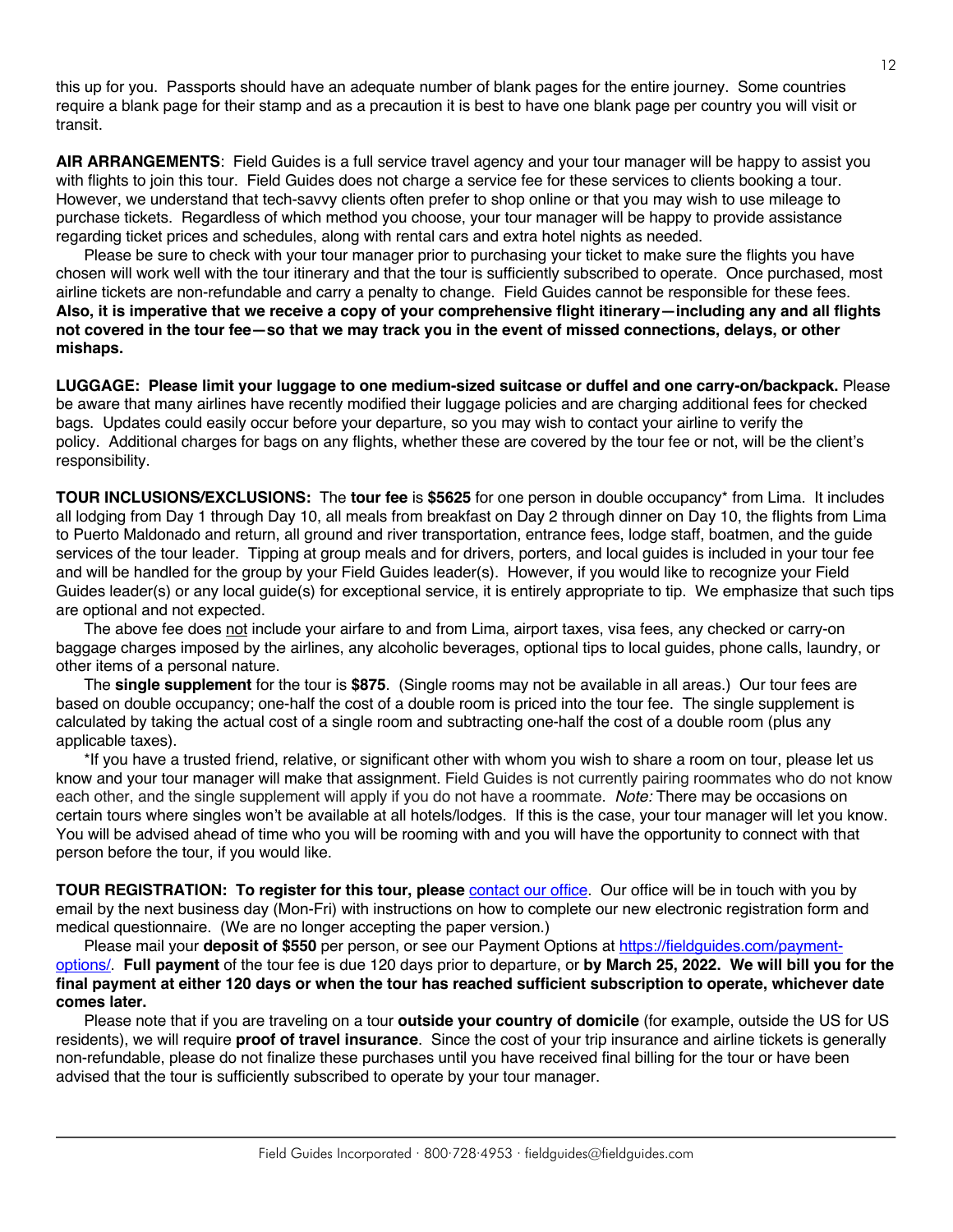**TOUR LIMITS:** Our limits are firm and we don't exceed the limit by one to accommodate a couple when only one space remains open. However, on occasion, we will send along a guide in training on a tour. In these cases one seat in the van or bus will be taken by the guide in training. Our guides will have a rotation system within the vehicle so that clients share the inconvenience equally. We hope this minor inconvenience will be more than offset by the advantages of having another guide along.

**SMOKING:** Almost all of our clients prefer a smoke-free environment. If you smoke, please be sensitive to the group and refrain from smoking at meals, in vehicles, and in proximity to the group on trails and elsewhere.

**CANCELLATION POLICY: FOR 2022 TOURS:** Refund of deposit and payment, less \$100 handling fee, will be made if cancellation is received up to 120 days before departure. If cancellation occurs between 119 and 70 days before the departure date, 50% of the tour fee is refundable. Thereafter, all deposits and payments are not refundable and nontransferable. **FOR 2023 TOURS & BEYOND:** Note that beginning in 2023, the 50% refund period will become 179 to 90 days before departure, with no refund thereafter.

Our cancellation policy only applies to payments made to Field Guides for tour (and any services included in those fees). Airline tickets not included in the tour fee and purchased separately often carry penalties for cancellation or change, or are sometimes totally non-refundable. Additionally, if you take out trip insurance the cost of that insurance is not refundable, so it is best to purchase the policy just prior to making full payment for the tour or at the time you purchase airline tickets, depending upon the airline's restrictions.

The right is reserved to cancel any tour prior to departure. In most such cases, full refund will constitute full settlement to the passenger. Note this exception, however: If you have been advised pre-tour that there is a non-refundable portion of your tour fee no matter the reason for Field Guides cancellation of the tour, that portion will not be refunded. The right is reserved to substitute in case of emergency another guide for the original one.

**TRIP CANCELLATION & MEDICAL EMERGENCY INSURANCE:** We strongly recommend you consider purchasing trip cancellation (including medical emergency) insurance to cover your investment in case of injury or illness to you or your family prior to or during a trip. If you are traveling on a tour **outside your country of domicile** (for example, outside the US for US residents), we will **require proof of travel insurance**. Because we must remit early (and substantial) tour deposits to our suppliers, you acknowledge and agree that we will not issue a refund when cancellation occurs within 70 days of departure, and only a partial refund from 70 to 119 days prior to departure (see CANCELLATION POLICY). In addition, the Department of State strongly urges Americans to consult with their medical insurance company prior to traveling abroad to confirm whether their policy applies overseas and if it will cover emergency expenses such as a medical evacuation. US medical insurance plans seldom cover health costs incurred outside the United States unless supplemental coverage is purchased. Furthermore, US Medicare and Medicaid programs do not provide payment for medical services outside the United States.

When making a decision regarding health insurance, Americans should consider that many foreign doctors and hospitals require payment in cash prior to providing service and that a medical evacuation to the United States may cost well in excess of \$50,000. Uninsured travelers who require medical care overseas often face extreme difficulties. When consulting with your insurer prior to your trip, please ascertain whether payment will be made to the overseas healthcare provider or whether you will be reimbursed later for expenses that you incur.

US citizens will receive information from us regarding optional tour cancellation/emergency medical insurance. Our agent, CSA, will insure for trip cancellation and interruption, medical coverage, travel delay, baggage loss and delay, and emergency medical transportation. If you purchase the insurance prior to, or within 24 hours of making final payment for the tour, and cover all non-refundable parts of the trip (including any non-refundable flights and in some cases, other arrangements), pre-existing conditions are covered. You may purchase your CSA policy on-line by visiting our website at https://fieldguides.com/trip-cancellation-insurance/ and clicking the link to CSA. The CSA webpage also includes a contact number.

**Currently we are unable to offer CSA insurance policies to residents of New York and Hawaii**. We have had clients provide positive feedback after acquiring insurance thru InsureMyTrip (https://www.insuremytrip.com/) in the past, and would suggest that company as an alternative. When purchasing insurance with a company other than CSA, you will want to understand whether the timing of your purchase will affect coverage before paying your first deposit. Insurance purchase requirements can vary from company to company, and such requirements could limit your options if you do not look into this until making your final payment for your tour. Please let us know if you have any questions about this.